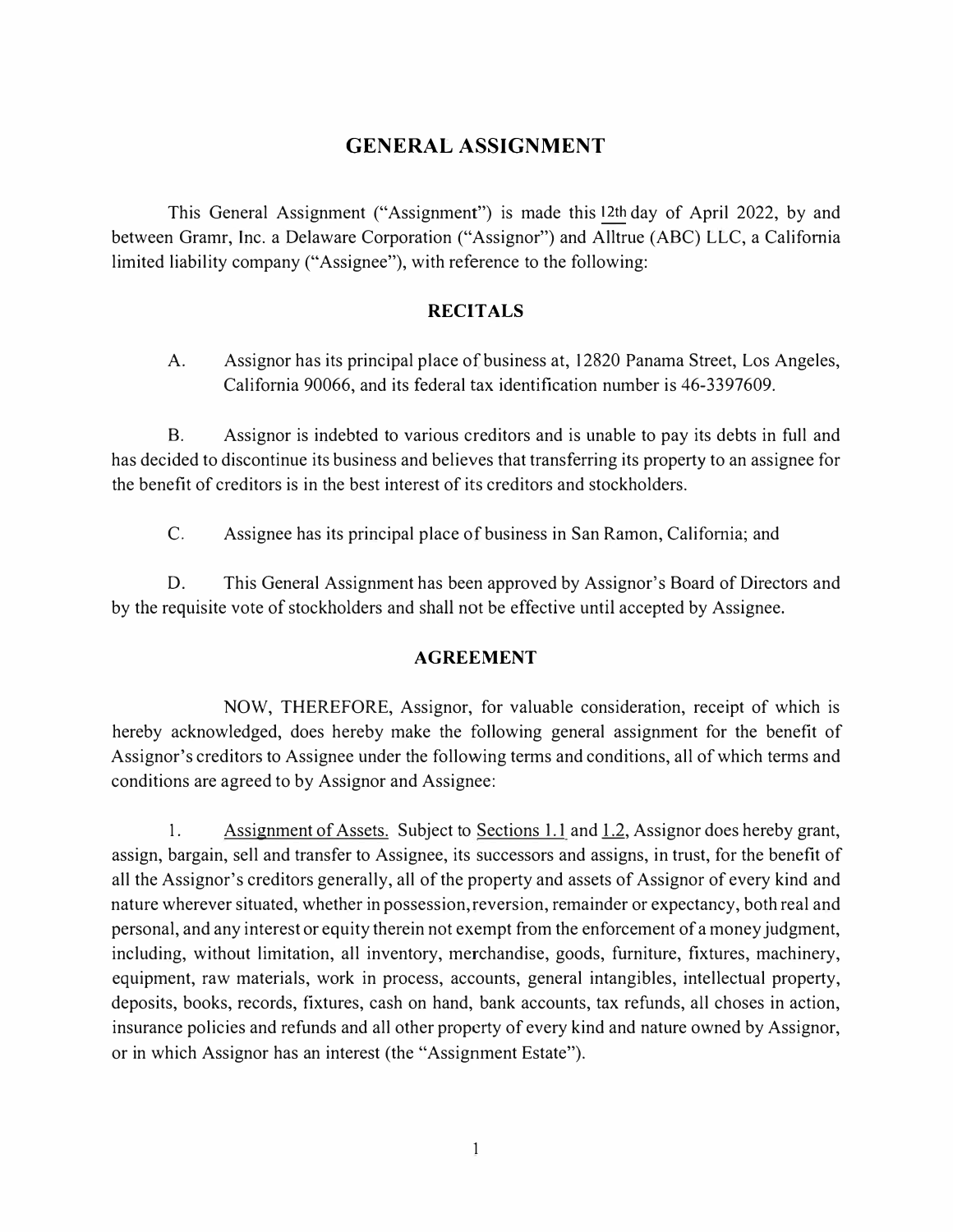1.1 Lease Exclusion. Leases and leasehold interests in real property are not included in the Assignment Estate; provided, that, if the Assignee determines that such excluded lease or leasehold interest may be assigned and also that the same has realizable value for Assignor's creditors, then such excluded lease or leasehold interest shall be deemed to be included in the Assignment Estate and Assignor shall, upon demand of Assignee, assign and transfer such lease or leasehold interest to Assignee, or its nominee, for administration under the tenns of this Assignment. Assignor hereby appoints Assignee as its attorney-in-fact for any and all matters concerning the termination of any real property leases.

1.2 Employee Benefit Plan Exclusion. Employee benefit plans (which includes any related employee trust fund), including, without limitation, any ERISA- qualified plan or other similar employee plan, are not included in the Assignment Estate. Assignee shall not be or deemed to be an administrator under any such employee benefit plan nor shall Assignee have any role in, or responsibility for, the termination of any employee benefit plan of Assignor and/or its employees.

2. Real Property Grant Deed. This Assignment constitutes a grant deed to all real property owned by Assignor ( except for real property leases and leasehold interests which are expressly excepted from the Assignment Estate as provided in Section 1.1 above), whether or not the Assignor's real property is specifically described in this Assignment. Assignor hereby appoints Assignee as its attorney-in-fact for any and all matters concerning real property it owns and operates, including, but not limited to, marketing, sale, transfer or other disposition of its real property. Upon disposition of the real property, net proceeds, if any, shall immediately vest in the assignment estate as if it was personal property.

3. Delivery of Documents, Endorsements and Mail Delivery. Assignor agrees to deliver to Assignee all books of account and records of Assignee, to execute and deliver all additional necessary documents reasonably requested by Assignee, and to endorse all indicia of ownership as reasonably requested by Assignee, in order to complete the transfer of all assets to Assignee as intended by this Assignment, including, but not limited to, all of Assignor's real and personal property and/or Assignor's interest therein, including, mortgages, deeds of trust, motor vehicles, trademarks, copyrights and patent rights (but excluding real property leases and leasehold interests which are expressly excepted from the Assignment Estate as provided in Section 1.1 above). Neither Assignor, nor its agents, shall execute any documents on behalf of Assignor without prior written approval of Assignee. Assignee is hereby authorized to execute all endorsements and demands requiring Assignor's signature, in the name of Assignor, including endorsements on checks, bank accounts, deposit accounts, and stock certificates, payable to, or standing in the name of Assignor. Assignor further authorizes Assignee to apply for any deposits, refunds (including specifically, among others, claims for refund of taxes paid or unearned insurance premiums) or claims wherever necessary, in the name of Assignor. Assignee is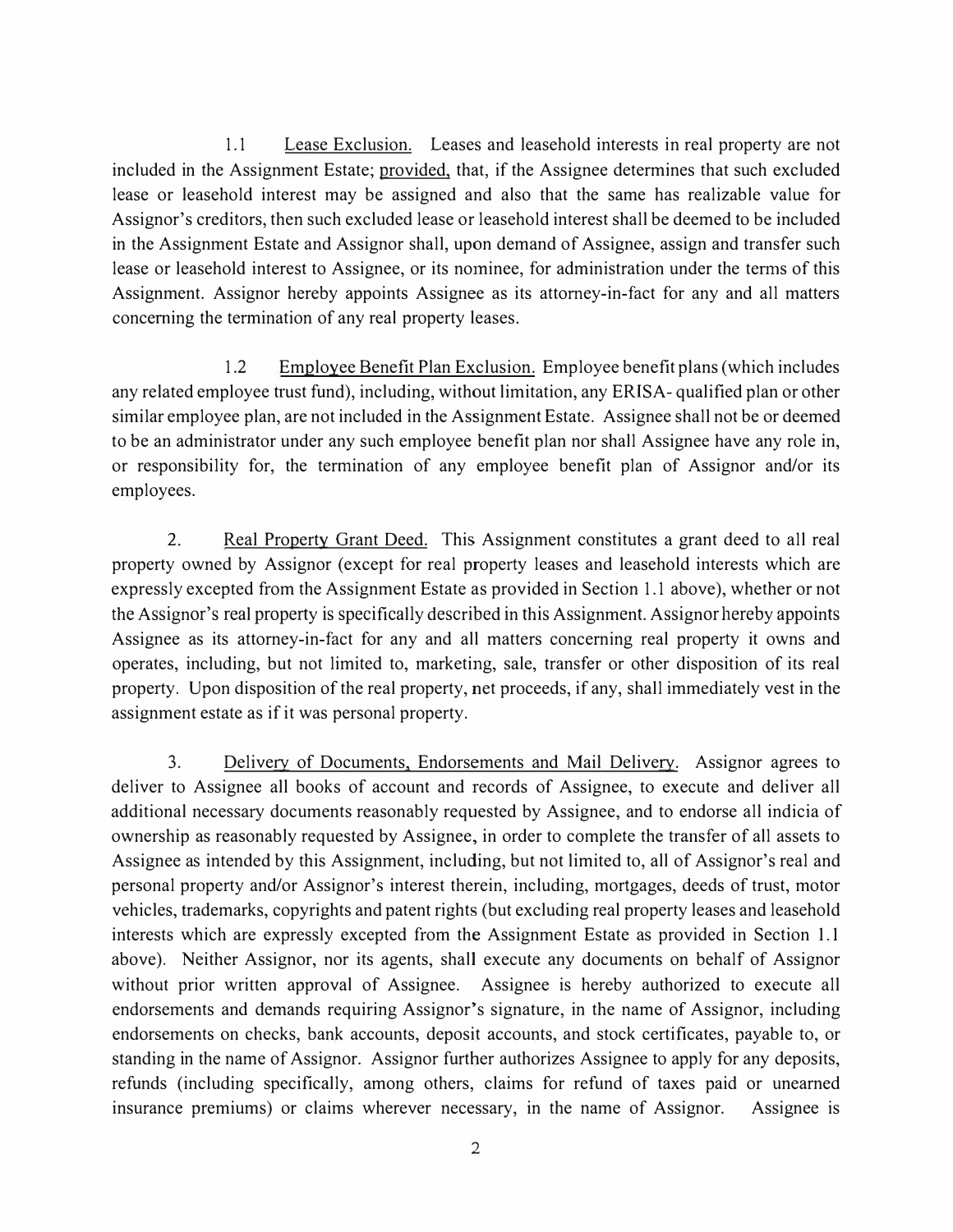authorized to direct all Assignor's mail to be delivered to Assignee, and Assignee is expressly authorized and directed to open said mail as agent of Assignor, and to do anything or act which Assignee in its sole and arbitrary discretion deems necessary or advisable in any case to effectuate the purposes of this Assignment.

4. Nature of Assignment. This instrument transfers legal title and possession of all of Assignor's assets in the Assignment Estate; provided, that this Assignment constitutes a transfer of only those assets that can be transferred legally and does not constitute a transfer of property that it is illegal to transfer. Assignee, in its sole discretion, may determine whether to continue all or a part of the business operations of Assignor or to liquidate Assignor's assets.

5. Disposition of Assets. Assignee, in its discretion, may sell and dispose of Assignor's assets upon such terms and conditions as it may see fit, at public or private sale, or otherwise. Assignee shall not be personally liable in any manner in connection with the performance of its duties and obligations hereunder except in the event of its gross negligence, willful misconduct or violation of law. Assignee's obligations hereunder shall be in a representative capacity only as an Assignee for the general benefit of Assignor's creditors. Assignee shall administer this estate to the best of its ability and it is expressly understood that Assignee, and its agents, servants or employees, shall be liable only for reasonable care and diligence in the administration of the Assignment Estate. Assignee shall not be liable for any act or thing done by Assignee, its agents, servants, or employees in good faith in connection herewith. Assignee is not liable or responsible for any obligations of any nature whatsoever incurred at any time by Assignor, whether before or after the date of this Assignment. Assignee acknowledges and agrees that all of Assignee's actions in respect of Assignor's assets, property, rights and business shall be in furtherance of its duties as set forth herein.

6. Compensation of Assignee. From the proceeds of sales, collections, operations or other sources, Assignee shall pay itself and reimburse all of its charges and expenses, pursuant to that certain Compensation Agreement between the Assignor and the Assignee. Assignee shall also pay from the proceeds reasonable remuneration to its agents and, its attorneys and may pay a reasonable fee to Assignor's attorneys and other professionals for services related to the Assignment. Assignee may also pay from the proceeds resulting from the sale, disposition or other liquidation of Assignor's assets, the costs and expenses incurred by any creditor who may have levied an attachment or other lien on any assets of the Assignor.

7. Powers and Duties of Assignee. Assignee may compromise claims, complete or reject Assignor's executory contracts, and discharge, at its option, any liens on the assets covered by this Assignment and any indebtedness that, under law, is entitled to priority of payment. Assignee shall have the power to open bank accounts in the name of Assignee or its nominees and deposit assigned assets or proceeds thereof in such bank accounts and draw checks thereon, borrow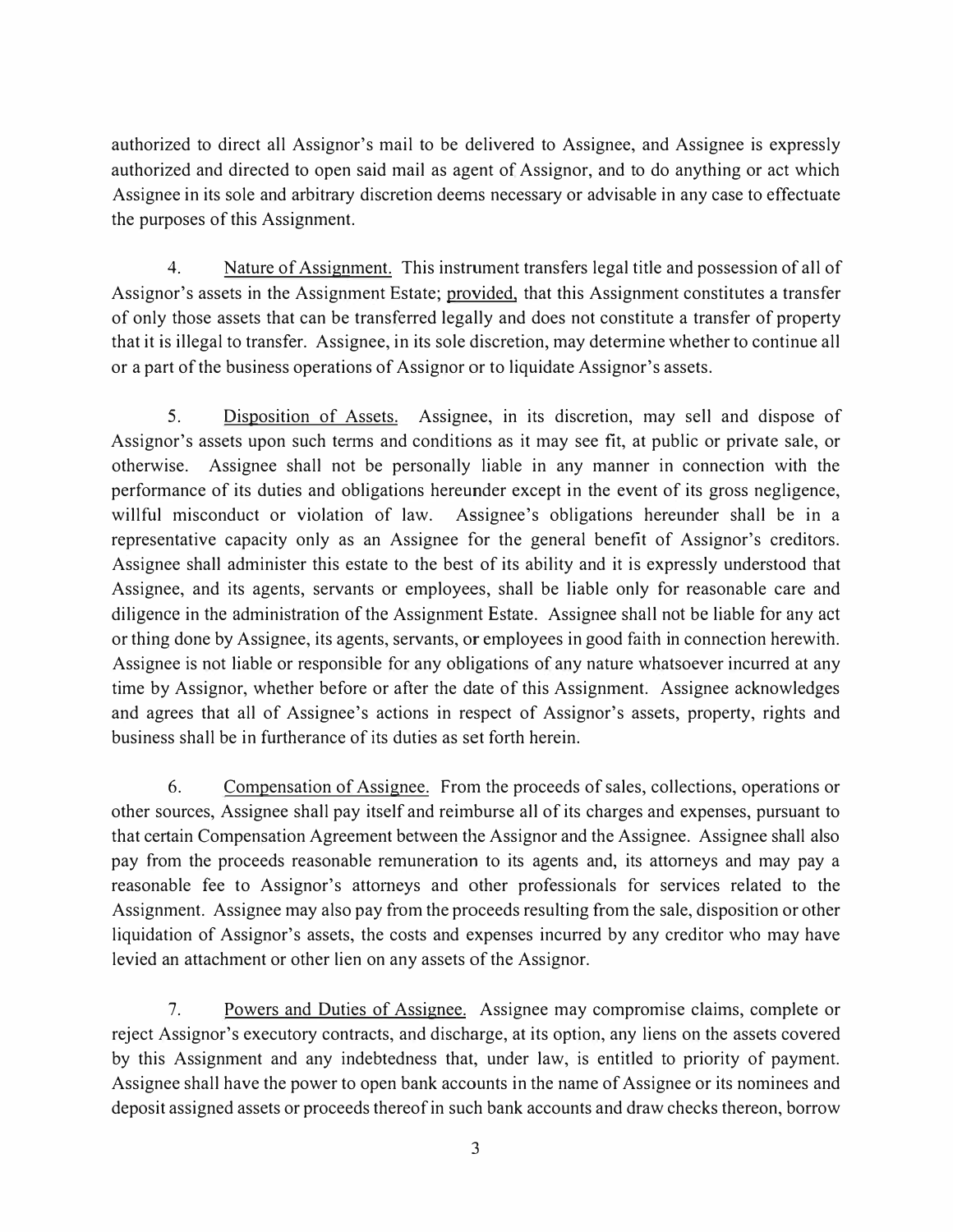money, hypothecate and pledge the assets, and to do all matters and things that Assignor could have done prior to this Assignment. Assignee shall have the power to employ auctioneers, attorneys, accountants and any other additional personnel to whatever extent may be necessary to administer the Assignment Estate and to assist in the preparation and filing of any and all state, county, local or Federal tax returns as required. Any act or thing done by Assignee hereunder shall bind the Assignment Estate and Assignee only in its capacity as Assignee for the benefit of creditors. Assignee shall have the right to sue as the successor of Assignor or Assignee is hereby given the right and power to institute and prosecute legal proceedings in the name of Assignor, the same as if the Assignor itself had instituted and prosecuted such proceedings or actions. Assignee is hereby authorized and has the right to defend all actions instituted against the Assignor and to appear on behalf of the Assignor in all proceedings (legal or otherwise) in which Assignor is a party. Assignor does hereby appoint Assignee as Assignor's attorney-in-fact, with full power to act for and in the place of Assignor in such actions or proceedings or in any other matters, including the right to verify, on behalf of Assignor, and with respect to all documents of any nature whatsoever, including all pleadings, which are part of any legal proceedings. Assignor does hereby grant to Assignee the right to act for, and in the place of, Assignor in any type of proceeding under title 11 of the United States Code, Sections 101 et seq. (the "Bankruptcy Code"), including the right to defend any petitions or actions filed against Assignor under the Bankruptcy Code.

8. Assignor's Duties as to Non-Assignable Tax or Other Refund Claims. Assignor agrees, to the extent that any tax or other refund claim is not assignable, to make any and all claims for refund of taxes or any other money due from any governmental agency for tax refunds, or otherwise, and to forthwith upon receipt of any such refunds, pay them over to Assignee, and hereby empowers Assignee, as attorney-in-fact of Assignor, to make all claims for refunds which may be made by an attorney-in-fact.

9. Distributions. Assignee shall apply the net proceeds arising from or related to the liquidation of the Assignment Estate in the following priority as to amounts only and not time of distributions as follows:

- A. First, to deduct all sums which Assignee may at its option pay for the discharge of any lien on any of said property and any indebtedness which under law is entitled to priority of payment and to reimburse Assignee as to all costs advanced by the Assignee or any third party for the preservation of the Assignment Estate's assets, including the maintenance and insurance of said assets and the expenses of any operation.
- B. Second, all reasonable costs and expenses incidental to the administration of the Assignment Estate, including the payment of the remuneration and fee to the Assignee as set forth above and the payment of attorneys for the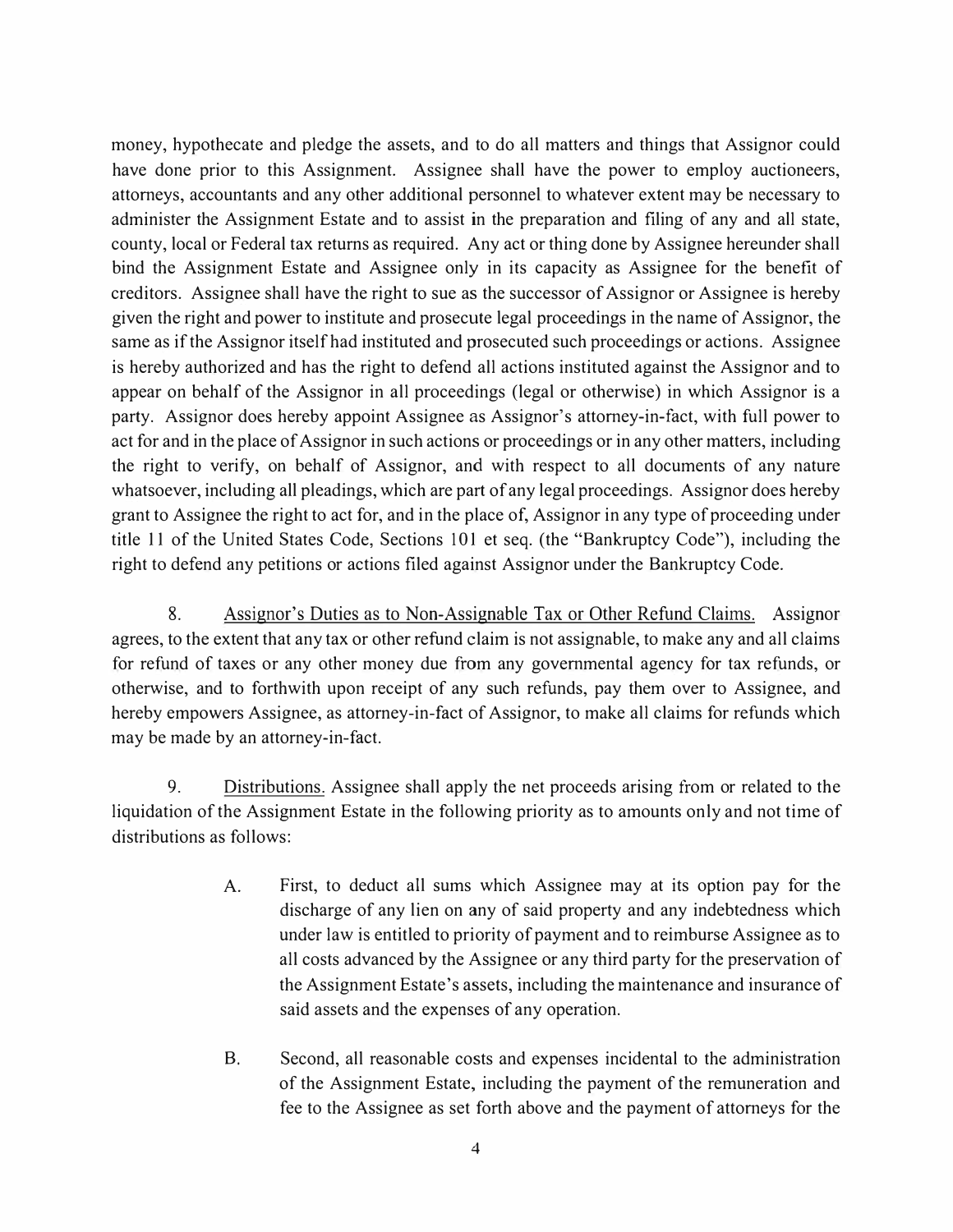Assignee, accountants to the Assignee, and any other professionals the Assignee deems necessary to properly administer the Assignment Estate.

- C. Third, all Federal taxes of any nature whatsoever owing as of the date of this Assignment, or such claim of any Federal governmental agency as defined under 31 U.S.C. §3713, including but not limited to, Federal withholding taxes, Federal unemployment taxes and any other Federal income, excise, property and employment taxes.
- D. Fourth, all monies due employees of Assignor entitled to priority as defined under California Code of Civil Procedure §1204 and §1204.5 up to the statutory maximum.
- E. Fifth, all state, county and municipality taxes of any nature whatsoever owing as of the date of this Assignment, including but not limited to employment, property and income taxes.
- F. Sixth, with the exception of those classes set forth above, all distributions to other creditors shall be, within each class, pro rata in accordance with the terms of each creditor's indebtedness, until all such debts are paid in full. The Assignee may, but is not required to, make interim distributions whenever the Assignee has accumulated sufficient funds to enable it to make a reasonable distribution.
- G. Seventh, any monies unclaimed by creditors 90 days after the final distribution to unsecured creditors, if any, or the termination of the administration of the Assignment Estate by the Assignee, shall be redistributed at the Assignee's reasonable discretion, pro rata, to all known unsecured creditors, being those creditors who cashed their respective dividend checks from the Assignment Estate.

10. Right to Withhold Payment of Contested Claims. In the event that Assignee contests the validity of a Claim<sup>1</sup> falling within any of the classifications set forth in Section 9 above, the Assignee may withhold the pro rata distribution (whether interim or final) to which the holder of such contested Claim would otherwise be entitled to receive until the allowance of the

<sup>&</sup>lt;sup>1</sup> The term "Claim" for the purposes of this agreement shall mean a right to payment as defined in Section 101(5) of the Bankruptcy Code and the federal case law construing that statute.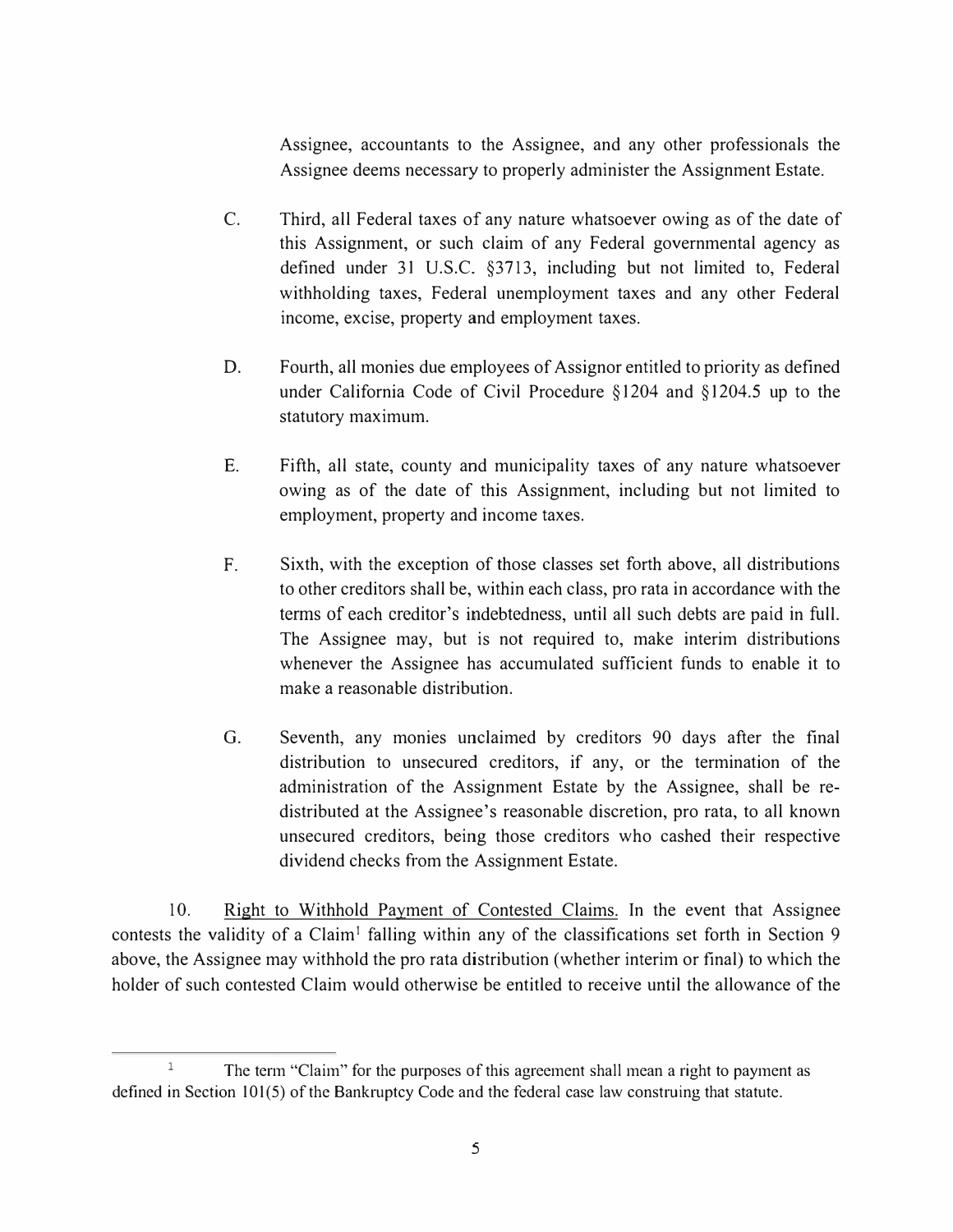contested claim is determined by a Court of competent jurisdiction or by agreement with the Assignee.

11. Definition of Transaction. It is agreed and understood that this Assignment is a general assignment for the benefit of all of Assignor's creditors; and that this is a "general assignment for the benefit of creditors," as set forth in, and defined in the California *Code of Civil Procedure, Section 493.010,* and all other laws of the State of California pertaining thereto. This general assignment for the benefit of creditors (s) (a) does constitute an assignment to Assignee of all assets of Assignor which are transferable and not exempt from enforcement of a money judgment; (b) is an assignment for the benefit of all of the creditors of the Assignor; and  $(c)$  does not create a preference of one creditor or class of creditors over any other creditor or class of creditors.

12. Limitation of Liability. Assignor acknowledges that Assignee is acting solely as Assignee in connection with this Assignment and not in its personal capacity. As a result, Assignor expressly agrees that Assignee, its members, officers and agents shall not be subject to any personal liability whatsoever to any person in connection with the affairs of this Assignment, except for its own misconduct knowingly and intentionally committed in bad faith, by gross negligence or in violation of law. No provision of this Agreement shall be construed to relieve the Assignee from liability for its own misconduct knowingly and intentionally committed in bad faith, by gross negligence or violation of law except that:

- A. The Assignee shall not be required to perform any duties or obligations except for the performance of such duties and obligations as are specifically set forth in this Assignment, and no implied covenants or obligations shall be read into this Assignment against the Assignee. In the absence of bad faith on the part of the Assignee, the Assignee may conclusively rely, as to the truth, accuracy and completeness thereof, on the statements and certificates or opinions furnished to the Assignee by the Assignor and conforming to the requirements of this Assignment. The Assignee shall not be liable for any error of judgment made in good faith. The Assignee shall not be liable with respect to any action taken or omitted to be taken by it in accordance with a written opinion of legal counsel addressed to the Assignee.
- B. In connection with the foregoing, the Assignment Estate shall defend, indemnify and hold the Assignee and its past and present officers, members, managers, directors, employees, counsel, agents, attorneys, parent, subsidiaries, affiliates, successors and assigns, including without limitation Armanino, LLP (collectively, the "Assignment Estate Indemnified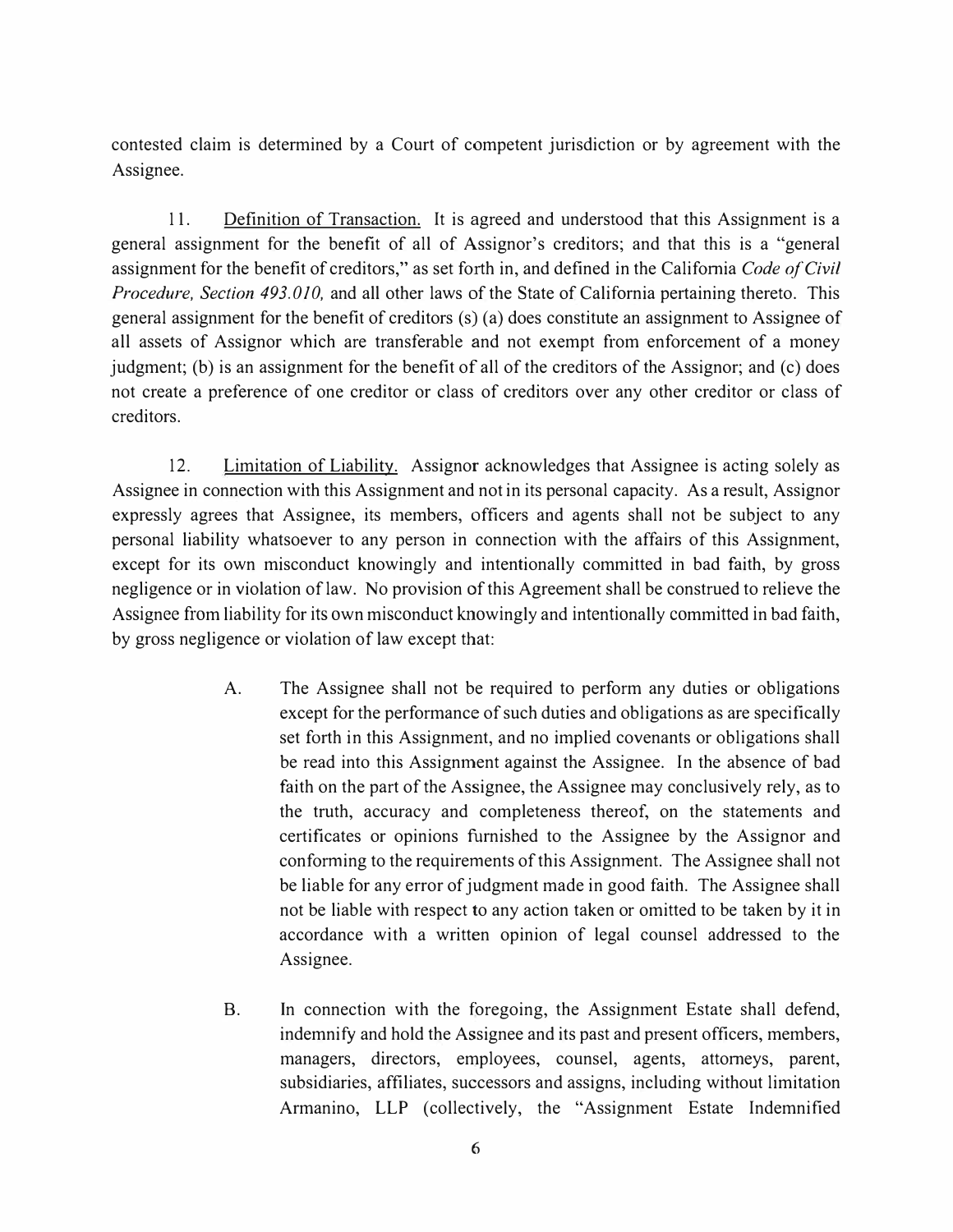Persons") harmless from and against any and all Indemnified Claims ( defined below); provided, however, that the Assignment Estate shall have no obligation hereunder to any Assignment Estate Indemnified Person with respect to any Indemnified Claims to the extent resulting from the willful misconduct, gross negligence or violation of law of any Assignment Estate Indemnified Person.

- C. The foregoing indemnification provisions shall survive any termination of this Assignment or the transactions contemplated hereby.
- D. For purposes hereof, "Indemnified Claims" means any and all claims, demands, actions, causes of action, judgments, obligations, liabilities, losses, damages and consequential damages, penalties, fines, costs, fees, expenses and disbursements (including without limitation, fees and expenses of attorneys and other professional consultants and experts in connection with investigation or defense) of every kind, known or unknown, existing or hereafter arising, foreseeable or unforeseeable, which may be imposed upon, threatened or asserted against, or incurred or paid by, any Assignment Estate Indemnified Person or Assignee Indemnified Person, as applicable, at any time and from time to time, because of, resulting from, in connection with, or arising out of this Assignment, the transactions contemplated hereby, including but not limited to economic loss, property damage, personal injury or death in connection with, or occurring on or in the vicinity of, any assets of the Assignment Estate through any cause whatsoever, any act performed or omitted to be performed under this Assignment, the transactions contemplated hereby, or any breach by Assignor or Assignee, as applicable, of any representation, warranty, covenant, agreement or condition contained herein.

13. Entire Agreement. This Assignment supersedes all prior discussions and agreements between the parties with respect to the subject matter hereof and thereof and contains the sole and entire agreement between the parties hereto with respect to the subject matter hereof and thereof.

14. Headings. The headings used in this Assignment have been inserted for convenience of reference only and do not define or limit the provisions hereof.

15. Invalid Provisions. If any provision of this Assignment is held to be illegal, invalid or unenforceable under any present or future law, and if the rights or obligations of any party hereto under this Assignment will not be materially and adversely affected thereby, (a) such provision